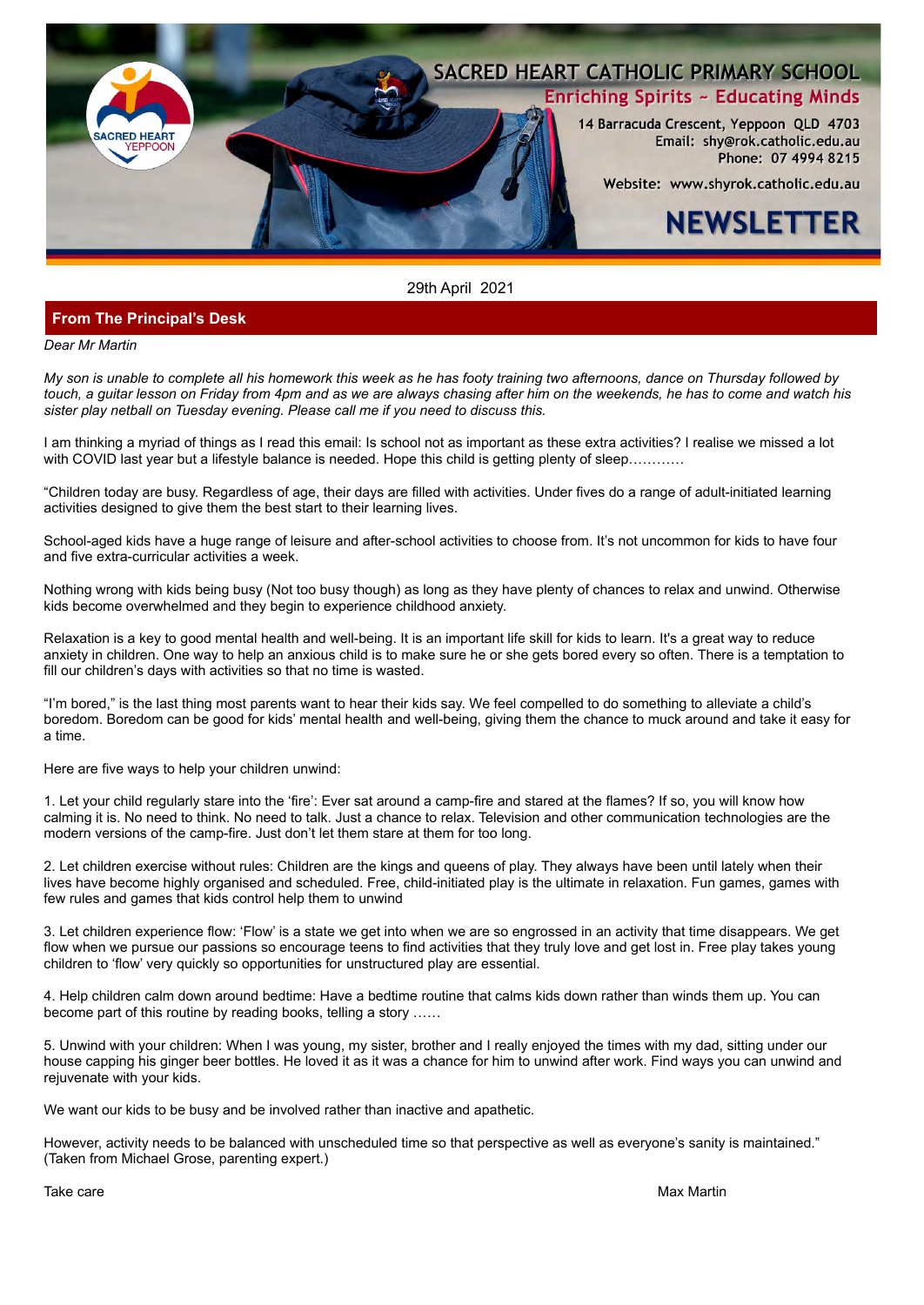# **From The APRE**

Family is the most important thing in my life. I love everything about my immediate and extended family and would do anything for them. The support of family is important for numerous reasons, most related to personal wellbeing. The support that families provide, benefit your physical, emotional and mental health and can't be found anywhere else.

This week, we are creating our own families at Sacred Heart with Peer Support Heart groups consisting of children from Prep through to Year 6.

Our Year 6 students will lead their group and will be working with the assistance of a staff member on the theme, 'Living Positively', helping us explore the concept of optimism.

Our first session which will be this Friday, enables the children to get to know everyone in their group, agreeing on how they will work together and interact cooperatively. They will also begin to think about what it means to be optimistic.

We encourage you to talk to your children about Peer Support every week, as it will help to reinforce the concepts learned in each session.

God, help us to embrace with love, all of the members in our Heart groups. May we be kind to our 'Heart' family and use words to build each other up. May we have a listening ear and respond to each other with compassionate hearts. Amen.

Enjoy your weekend Melissa Collins



# **From The APC**

Sacred Heart will participate in the Premier's Reading Challenge 2021. All children in Prep to Year 6 are encouraged to participate.

The Premier's Reading Challenge is not a competition but a way to encourage students to develop a love of reading for life. Through the challenge students are given an opportunity to develop their appreciation of the English language, and additional languages, and are encouraged to explore and enjoy a wide range of literary texts.

For a student to successfully complete the Premier's Reading Challenge they are required to read or experience the number of books indicated below:

Prep to Year 2—read or experience 20 books. Years 3 to 4—read 20 books. Years 5 to 9—read 15 books.

Experiencing a book includes classroom or at home activities such as shared reading, listening and reading along with a book, or being read to.

Below is a link to a recommended range of books for reading. While there is no compulsory reading list for the challenge, this list has been developed to assist students, teachers, parents and guardians when selecting appropriate reading material.

#### <https://readingchallenge.education.qld.gov.au/about/booklists>

Students participating in the challenge can collect a reading record sheet from their class teacher or alternatively the form can be downloaded from the link below.

<https://readingchallenge.education.qld.gov.au/register/Documents/school-reader-record-form.PDF>

#### **Key dates for the 2021 challenge are:**

10th May: Reading period commences for Prep to Year 9 students. 27th August: Reading period finishes for Prep to Year 9 students.

Have a wonderful week, Mrs Lisa List

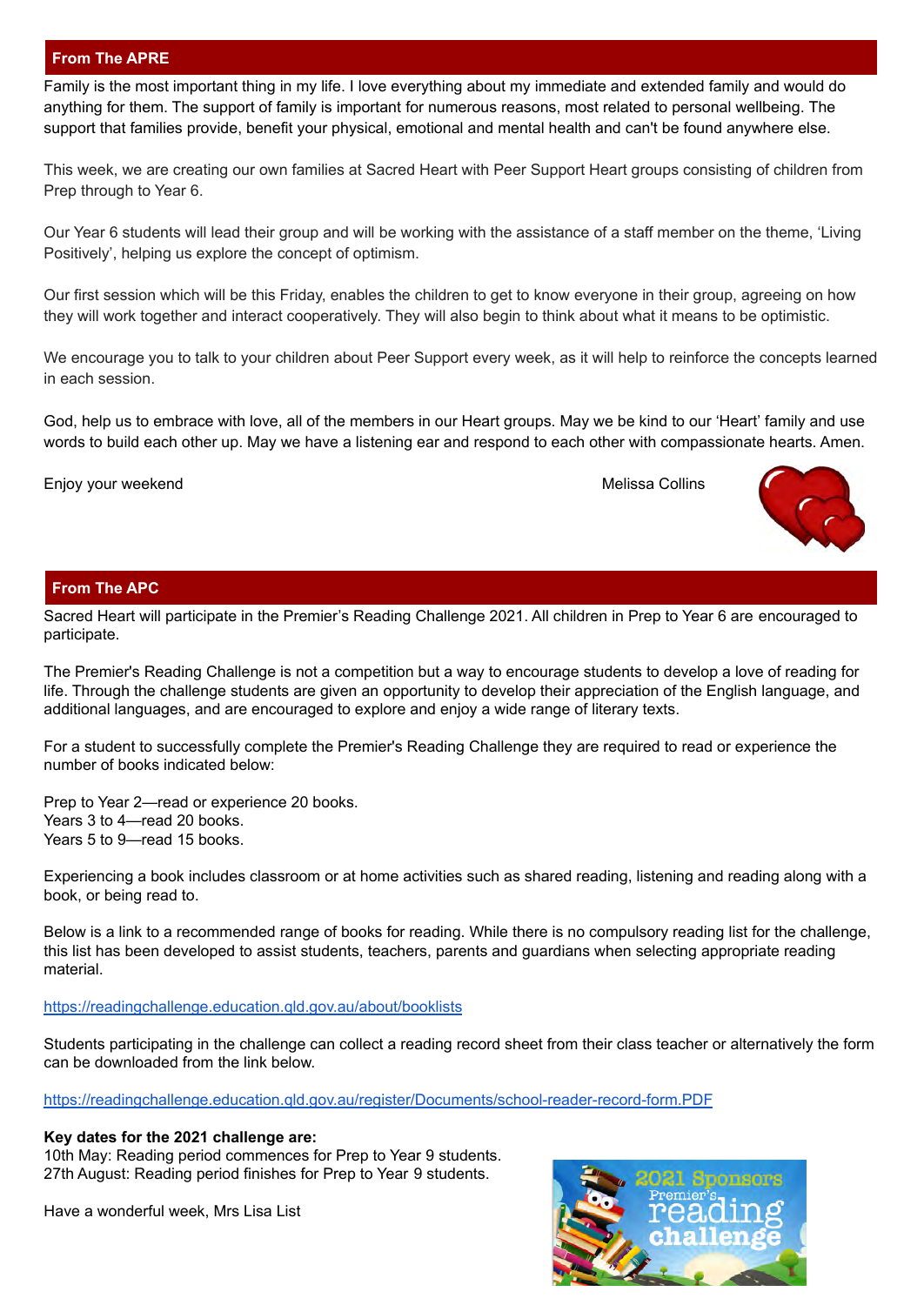Each week, we provide links to Sr Kym's reflection. We hope this provides some spiritual guidance.

## Link to: [Sr Kym's reflection](https://drive.google.com/file/d/1LrcBPHmiH06YnGVu6jrEKUt31O8N0_jG/view?usp=sharing)

# **Important Dates For Term Two**

#### **May**

Monday 3rd - Labour Day public holiday Thursday 6th - Rockhampton District cross country trials at Rockhampton Touch football fields. Friday 7th - Mother's Day assembly followed by morning tea. Sunday 9th - Mothers' Day Monday 10th - Parent / teacher interviews commence Tuesday 11th - Year 3 and 5 NAPLAN commences. Friday 14th - Interschool sporting gala day at Barmaryee Complex Monday 17th - Prep excursion to Cooberrie Park 9.40am - 1.30pm. Wednesday 19th - National Simultaneous Story Day "Give Me Some Space". Thursday 20th - Interschool chess competition in Rockhampton. Monday 24th - Year 4 camp to the Caves 24th - 26th. 4E Monday to Tuesday. 4S Tuesday to Wednesday. Monday 31st - National Reconciliation Week

## **June**

Friday 4th - Sacred Heart Year 4 to 6 athletics carnival Thursday 17th - KCD 1500 m races at Farnborough SS Friday 18th - KCD athletics carnival at Farnborough SS Monday 21st - Sacred Heart Day Tuesday 22nd - Semester One report cards available to families Friday 25th - Final day of Term 2.

# **Sacramental News**

Children who are currently in Year 4 or above, who have been baptised and received Reconciliation, are able to receive the Sacrament of Confirmation and Eucharist.

The children are to bring their enrolment form and to attend the following sessions for Confirmation:

- Sunday 16th May Parent and child information session at Sacred Heart Church. Registration at 3:15pm followed by 5pm mass. Candidates bring their flames forward at mass.
- Sunday 23rd May 5pm mass.
- Sunday 30th May 5pm mass. Candidates will receive and present the Creed at mass.

## **In Our Prayers**

Mrs Angela Acharya and her family with the passing of her father last week. You are very much in our thoughts and prayers.

# **Students of the Week**

| <b>Prep</b>       | Paisley Nicholls, Alex Smithers, Clay Ferrier, Milo Hatte, Corbyn Pearson                                                       |
|-------------------|---------------------------------------------------------------------------------------------------------------------------------|
| Year 1            | Kayden Griffin, Sloan Kelly, Evelyn Donald, Aaliyah McCarthy, Henry Kehoe, Jacob Flanders,<br>Madeline Gill                     |
| Year <sub>2</sub> | Henry Willey, Willem Shackleton, Oliver Poole, Jack Rohl, Sophie Wilczek, Hudson Daniel,<br>Charlotte Luckey, Boston McAllister |
| Year <sub>3</sub> | Max French, Paige Kinsey, Connor Dickenson                                                                                      |
| Year 4            | Herbert Martin, Spencer Toby, Dana Cook, Hazel Hovey, Kai Nielsen, Agatha Long                                                  |
| Year 5            | Sienna Hawkes, Georgia Deasy                                                                                                    |
| Year <sub>6</sub> | Josie Edwards, Cooper McQuillen, Noah Budic, Lily Thomasson, Lilah Clarke, Macey Elliott,<br>Eva Parfitt                        |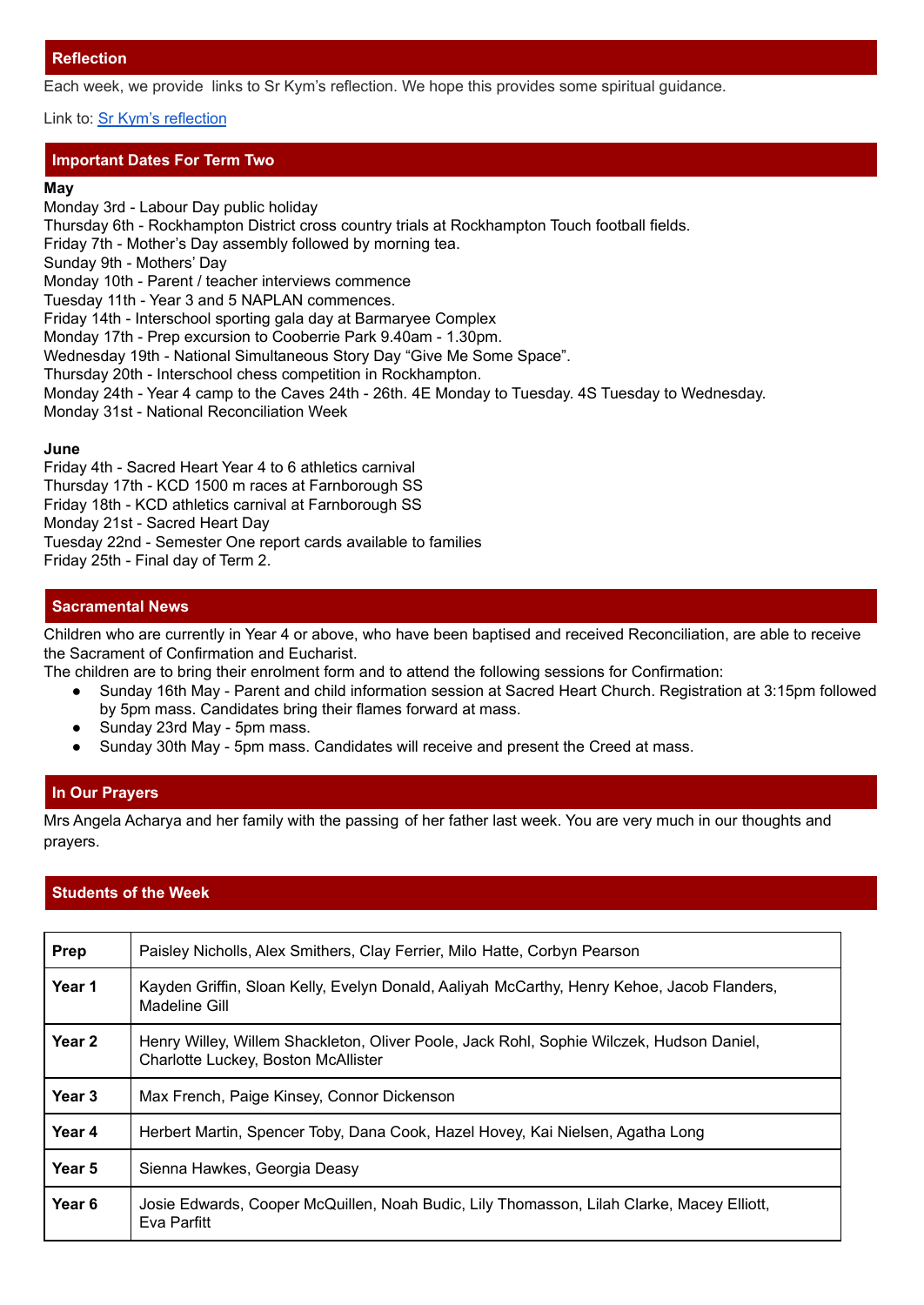#### **MJR Awards Week 2**

Byron Mitchell Year 6 for stepping up and filling in for the Mathematics Challenge. Your commitment was greatly appreciated.

Caitlin Yore Year 6 for displaying wonderful leadership qualities this week. Thank you.

Lachlan Czitan Year 5 for sharing your energy, enthusiasm and caring nature with so many people.

Karly Smithers Year 4 for being a wonderful friend and playing very cooperatively with others.

Nate Bunt Year 5 for representing Sacred Heart with determination and commitment at the Mathematics Challenge.

Charlie Palairet Year 6 for being a caring friend and for your wonderfully cheerful manner.

MIllie Roper Year 2 for the extremely kind attitude you always show towards others.

# **MJR Awards Photo Week 1**



#### **Frankie Award**

Isla Goltz Year 2 for taking the time to pick up rubbish that you came across during playtime.

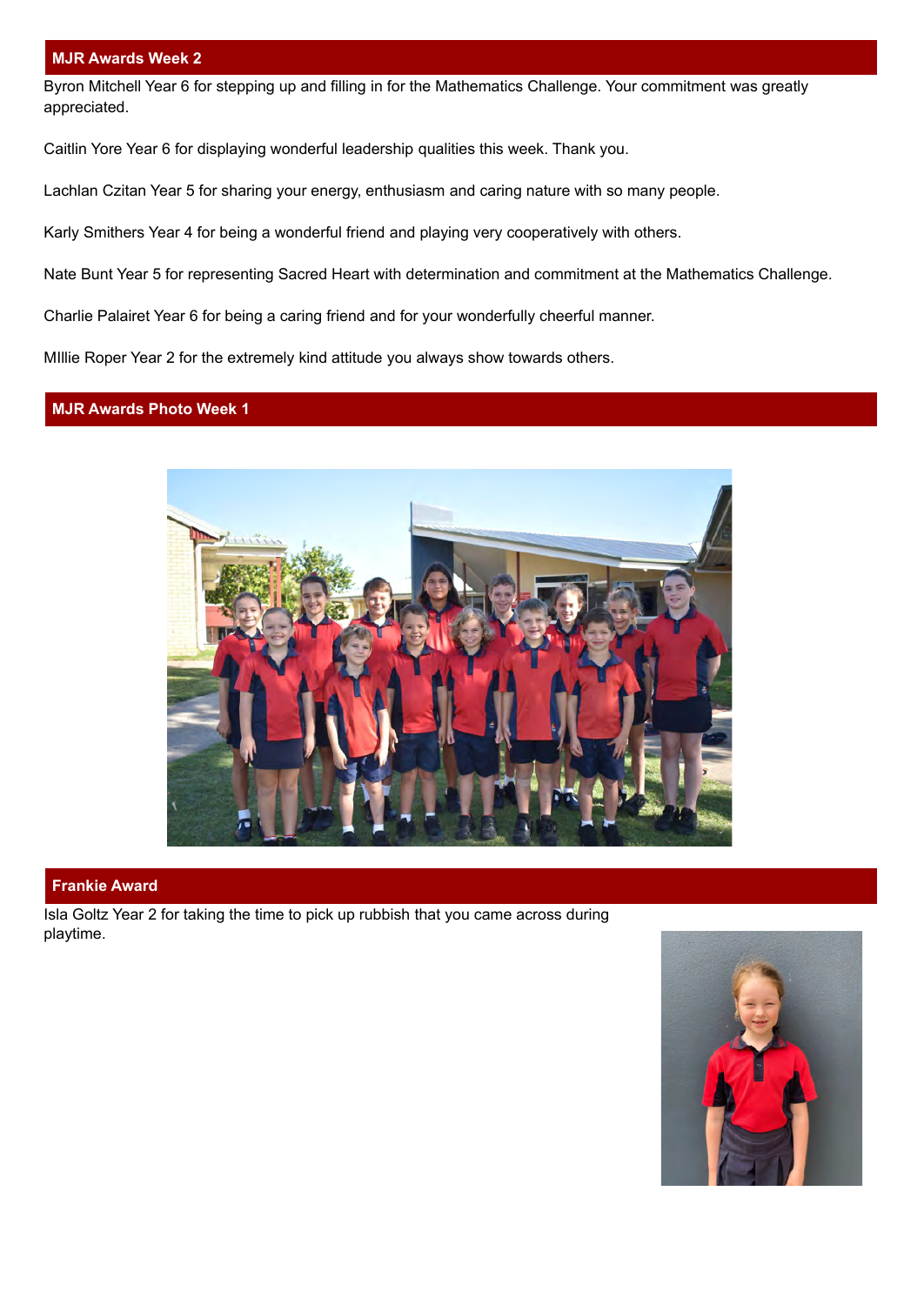# **Anzac Day Photos**









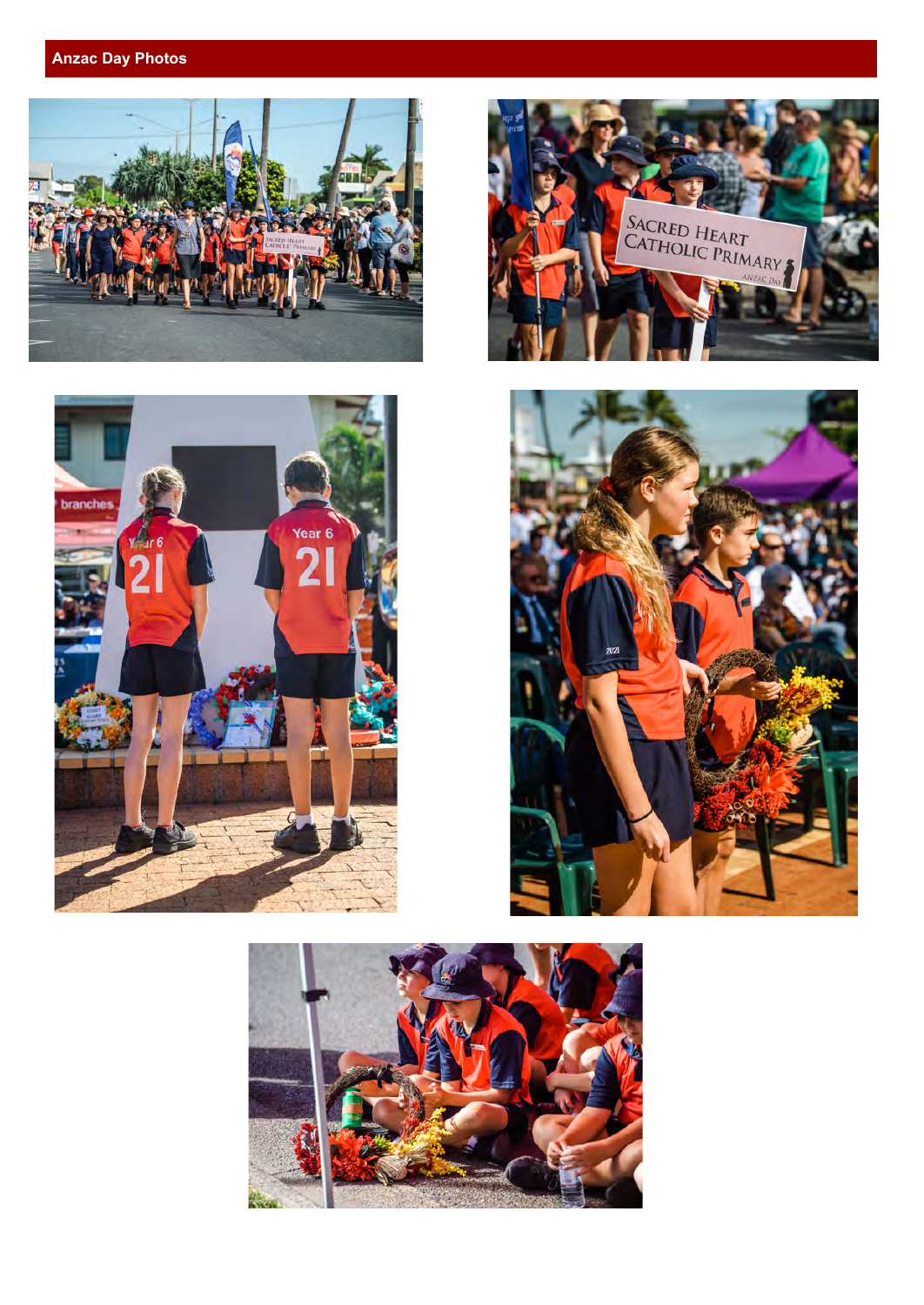## **Footsteps Dance Lessons**

During week 4, the Footsteps dance company will be visiting Sacred Heart.

Each day (Monday to Friday), our children will be having a forty minute dance lesson with the Footsteps instructor, culminating with a concert on Friday in our multi-purpose area.

Over the week, our children in their year level groups will learn several dances.

Feel welcome to come along to this concert. Families will be made aware of the time for this, next week.

#### **Parent / Teacher Term 2 Interviews**

An important part of our assessment process at Sacred Heart is a parent-teacher interview.

Our first parent teacher interviews will be held during weeks four and five of Term Two. (Monday 10th May – Friday 21st May). Having interviews in early Term Two, offers parents and teachers an opportunity to discuss their children's progress at school before report cards are sent home in the final week of Term Two.

It is important that all our families arrange a time for a formal interview with their child/children's teacher/s.

Bookings for these interviews are open from Wednesday 21<sup>st</sup> April at 3pm.

[These bookings will close to parents/carers on Wednesday 28](https://206shy.rok.catholic.edu.au/parentlounge)<sup>th</sup> April at 5pm.

[Access for bookings is available during those dates via https://206shy.rok.catholic.edu.au/parentlounge](https://206shy.rok.catholic.edu.au/parentlounge)

Available interview times will be particular to each classroom teacher.

New parents will be sent an access username and password and continuing parents will have the same one as last year.

If you have forgotten either of these, please contact Mrs Melinda Murphy at the school office; 49 948215.

Available times for individual teachers will appear when you log in to the booking site. Only one time slot is to be selected per child. If you wish to have a longer interview time please see your child's class teacher and arrange this at a time suitable to you both.

Some teachers may have made individual arrangements outside of the times above. These arrangements will be emailed to you from your child's classroom teacher.

If you have any questions regarding the interviews please contact our school office.

Thank you

#### **NAPLAN Information**

On Tuesday 11th, Wednesday 12th, Thursday 13th, Friday 14th May, all students in Years 3 and 5 will sit the annual National Assessment Program – Literacy and Numeracy (NAPLAN) tests.

Students need to be at school at 8:40am on these mornings. NAPLAN is made up of tests in the four domains of Reading, Writing, Language Conventions (spelling, grammar and punctuation) and Numeracy.

As you are aware, our students will be undertaking the NAPLAN assessment online. NAPLAN online brings many advantages, including a design that offers test items tailored to students' knowledge and ability. Parents and carers of students in these NAPLAN year levels will need to be aware of important information relating to privacy, which can be found on the NAPLAN Online Queensland website: ([https://naplanonline.qld.edu.au/getting-ready/parent-information\)](https://naplanonline.qld.edu.au/getting-ready/parent-information). NAPLAN is not a pass or fail type test, but rather shows how individual students are progressing in numeracy and literacy skills against national standards for all Australian children.

The National testing program has been mandated by government bodies and therefore all children in Years 3 and 5 should be in attendance. It is therefore imperative that any extracurricular events are not timetabled for these days.

Thank you.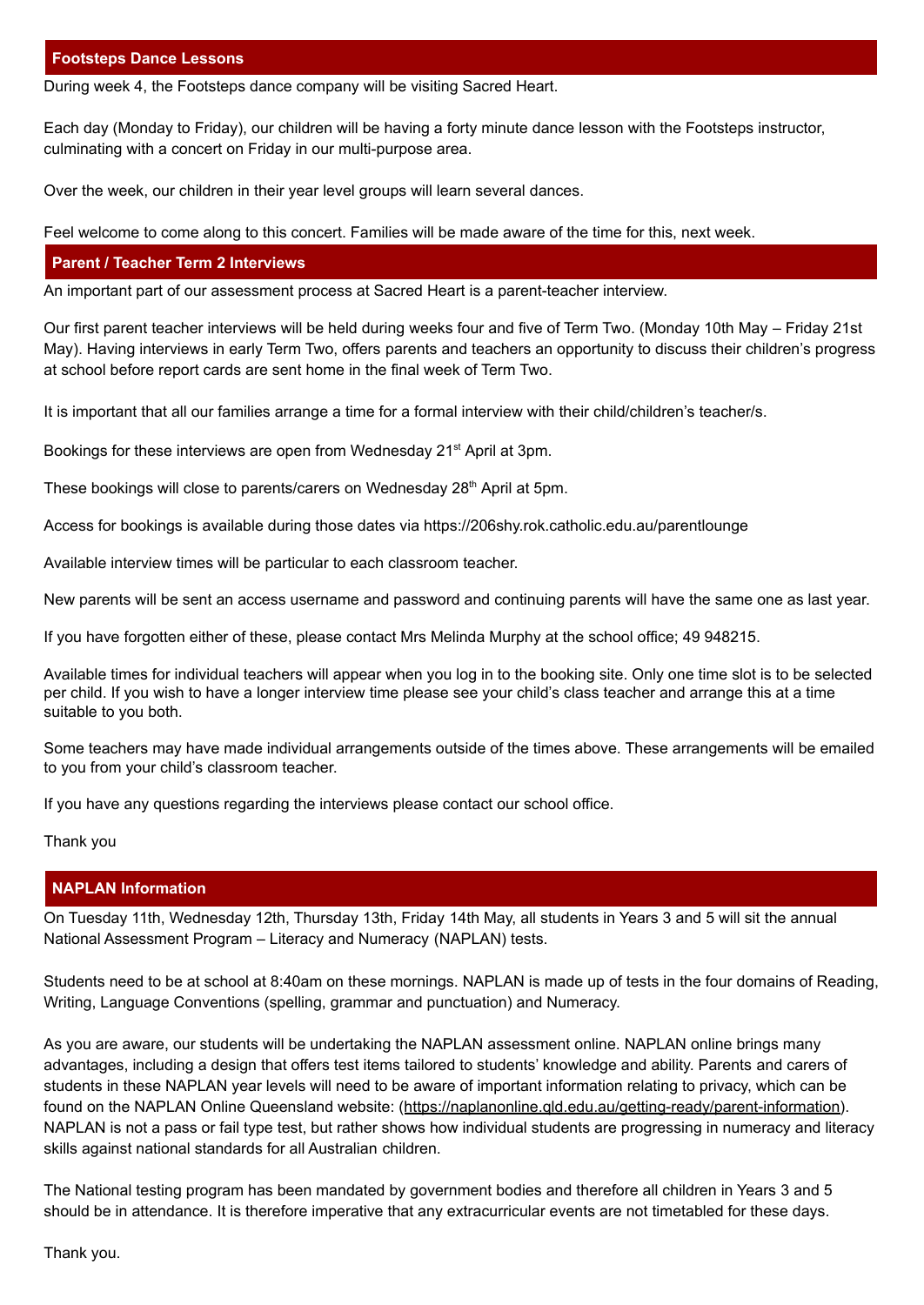# **P. and F. News**

Our P. and F. has school supporter shirts for sale: \$40 each. These can be ordered through our office. Thank you

#### **Interschool Mathematics Challenge**

Yesterday, 25 children from Year 5 and 6 attended the annual Mathematics Challenge at Glenmore SHS.

In teams of five, the children challenged themselves across a myriad of mathematical tasks against school teams from Rockhampton, Yeppoon and Theodore.

Our teams acquitted themselves extremely well.

Congratulations to the Rockhampton Grammar School for winning both divisions.



#### **Cross Country**

Last Friday, 25 athletes from Sacred Heart competed at the KCD cross country trials at Barmaryee.

Well done to all our runners especially to the following placegetters: Joseph Kingston 3rd 10 years, Lucas McLean 2nd 11 years, Jet Ryan 3rd 11 years, Cliodhna O'Reilly 1st 11 years, Cooper Sweeney 3rd 12 years, Logan Young 3rd 10 years and Gabbie Gillies 2nd 12 years.

Sacred Heart won the overall trophies for 10 years girls, 11 years girls and boys and 12 years girls.

The Rockhampton District trials are being held next Thursday at the Rockhampton touch football fields and we wish our athletes competing all the best.



#### **Year Level Assemblies**

Our whole school assemblies will be held from 8.40am on Fridays.

There is no assembly tomorrow, Friday 30th.

Our next whole school assembly will be next Friday 7th May, celebrating Mother's Day.

Year 1R is presenting.

There will be a morning tea in our multi-purpose area, straight after assembly.

Year level assemblies will recommence, starting next week.

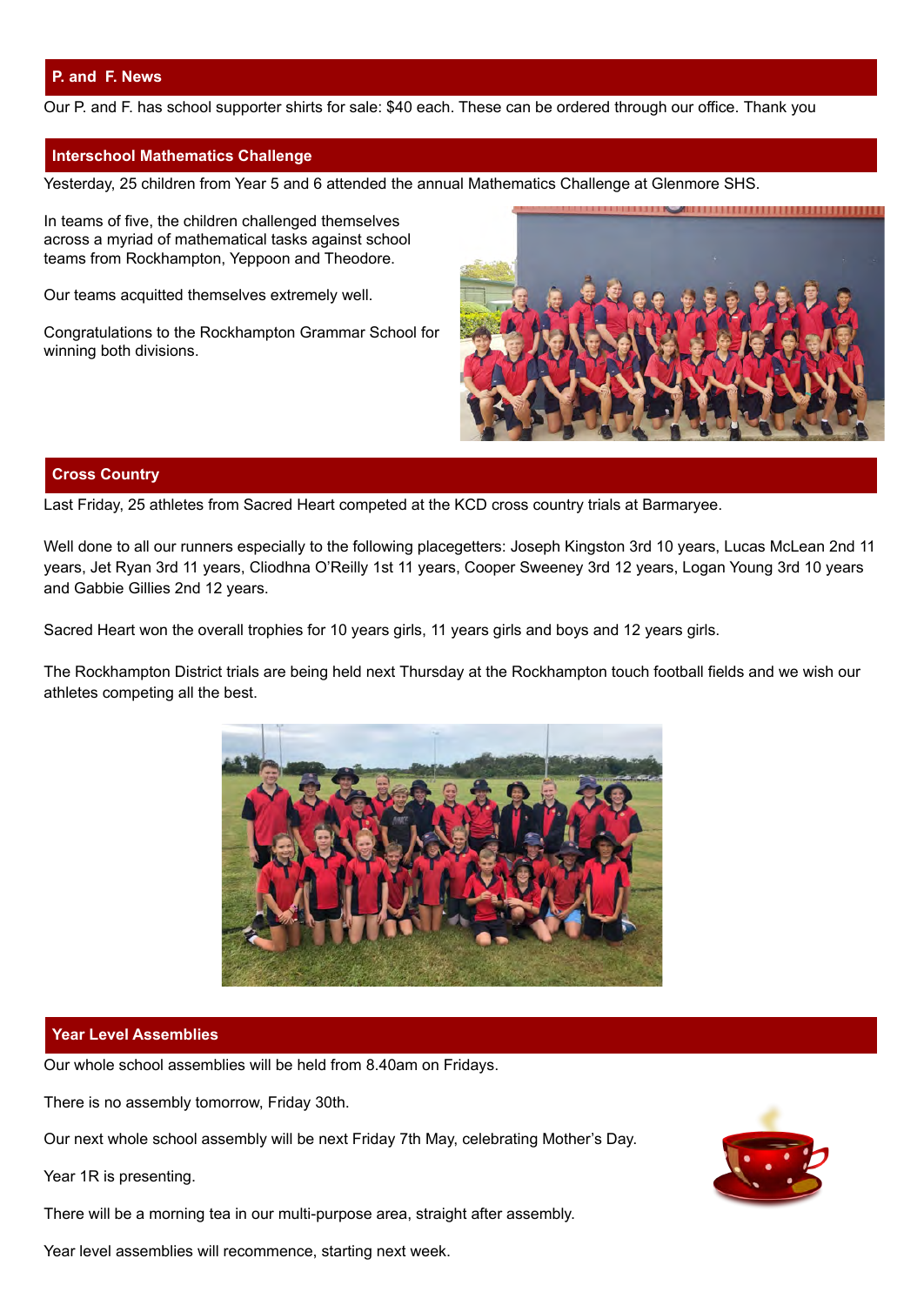| $Prep - 2$   | Wednesday at 2.40pm (weeks 2, 3 and 4) and then will be on a Monday 8.40am. |
|--------------|-----------------------------------------------------------------------------|
| Year $3 - 4$ | Thursday 8.40am                                                             |
| Year $5 - 6$ | Wednesday 8.40am                                                            |

Parents and carers are most welcome to attend these assemblies, signing in, sanitising and social distancing.

# **Library**





The Parent LOOP for Issue 3 of Book Club is now open. Ordering is available online from now until Friday  $7<sup>th</sup>$  May. Your Book Club link is: https://www.scholastic.com.au/book-club/book-club-parents/ Thank you for your ongoing support. Kerry and Sandi

## **Tuckshop**

Prep to Year 2 on a Wednesday and Year 3 to 6 on a Friday.

Order online via our Flexischools app. Click on the link below for our Term 2 menu. [Term 2 Menu](https://drive.google.com/file/d/1nmvhP-xbOiPdZMOy-OeYOmGb9_--uK83/view?usp=sharing)

# **Community News**